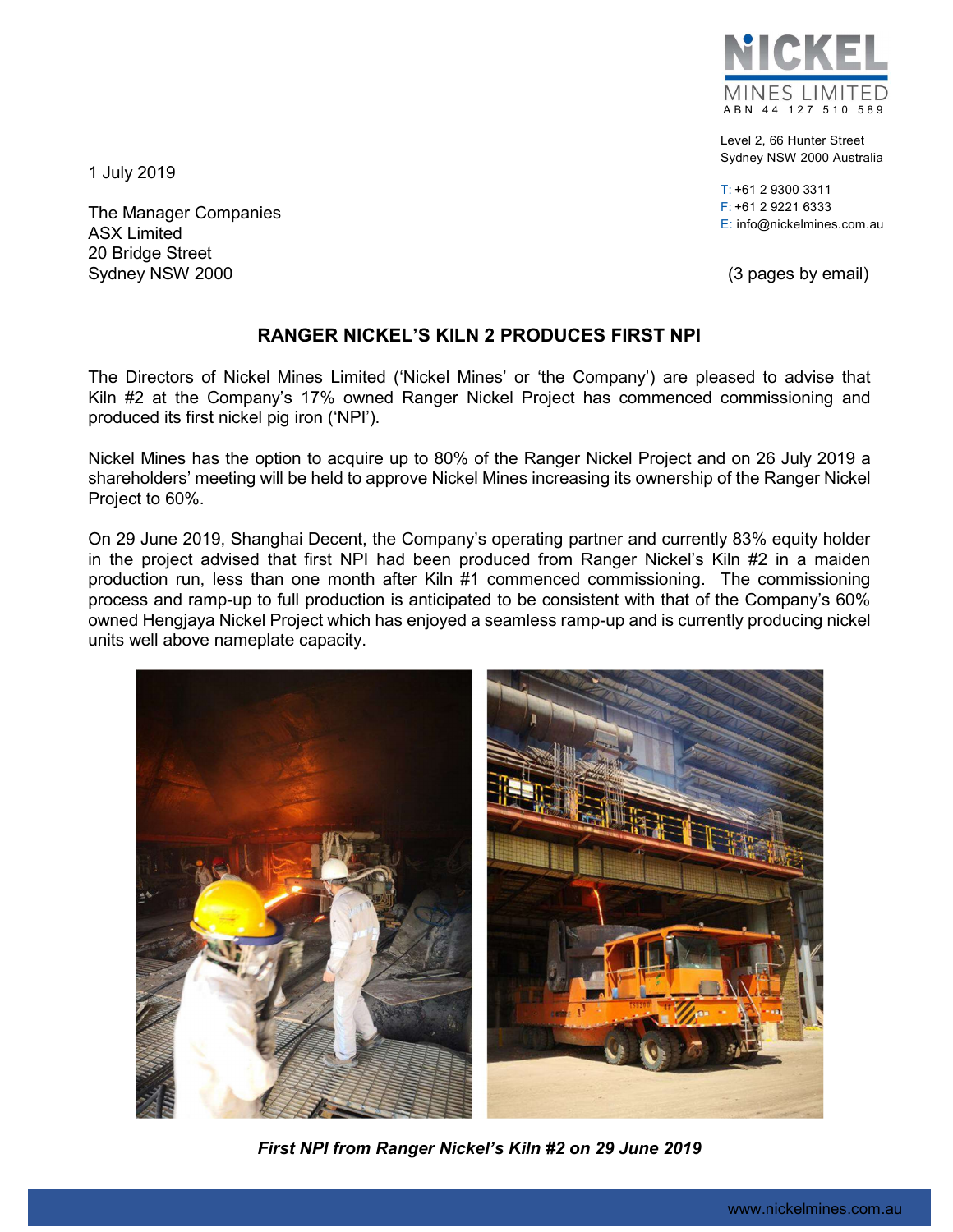Ranger Nickel's Kiln #2 is anticipated to take approximately 2 months to ramp up to 80% of capacity. The commissioning of Ranger Nickel's Kiln #2 once again comes well ahead of previous guidance for the second half of the September quarter and now sees all four kilns across the Company's Hengjaya and Ranger RKEF projects having been put into production in less than 18 months.

Commenting on the commencement of commissioning of Ranger Nickel's second kiln, Managing Director Justin Werner said:

"The commencement of commissioning of Ranger's second kiln is the culmination of a remarkable last 6 months that have seen the Company's two RKEF projects commence production and put Nickel Mines on the path to becoming a globally significant nickel producer. By the end of July the Company is expected to have formally moved to a 60% interest in Ranger, which along with its 60% interest in Hengjaya, will see the Company with attributable nickel production of approximately 20,000 tonnes per annum, a feat achieved less than 18 months since first breaking ground at Hengjaya Nickel back in January 2018.

Nickel Mines is exceptionally pleased with the production numbers reported to date and we look forward to reporting the strong financial results being generated across both RKEF projects as we enter the Company's first full reporting period as a nickel producer."

## For further information please contact

Justin Werner Cameron Peacock +62 813 8191 2391 +61 439 908 732

Managing Director **Investor Relations and Business Development** jwerner@nickelmines.com.au cpeacock@nickelmines.com.au

pjn9969